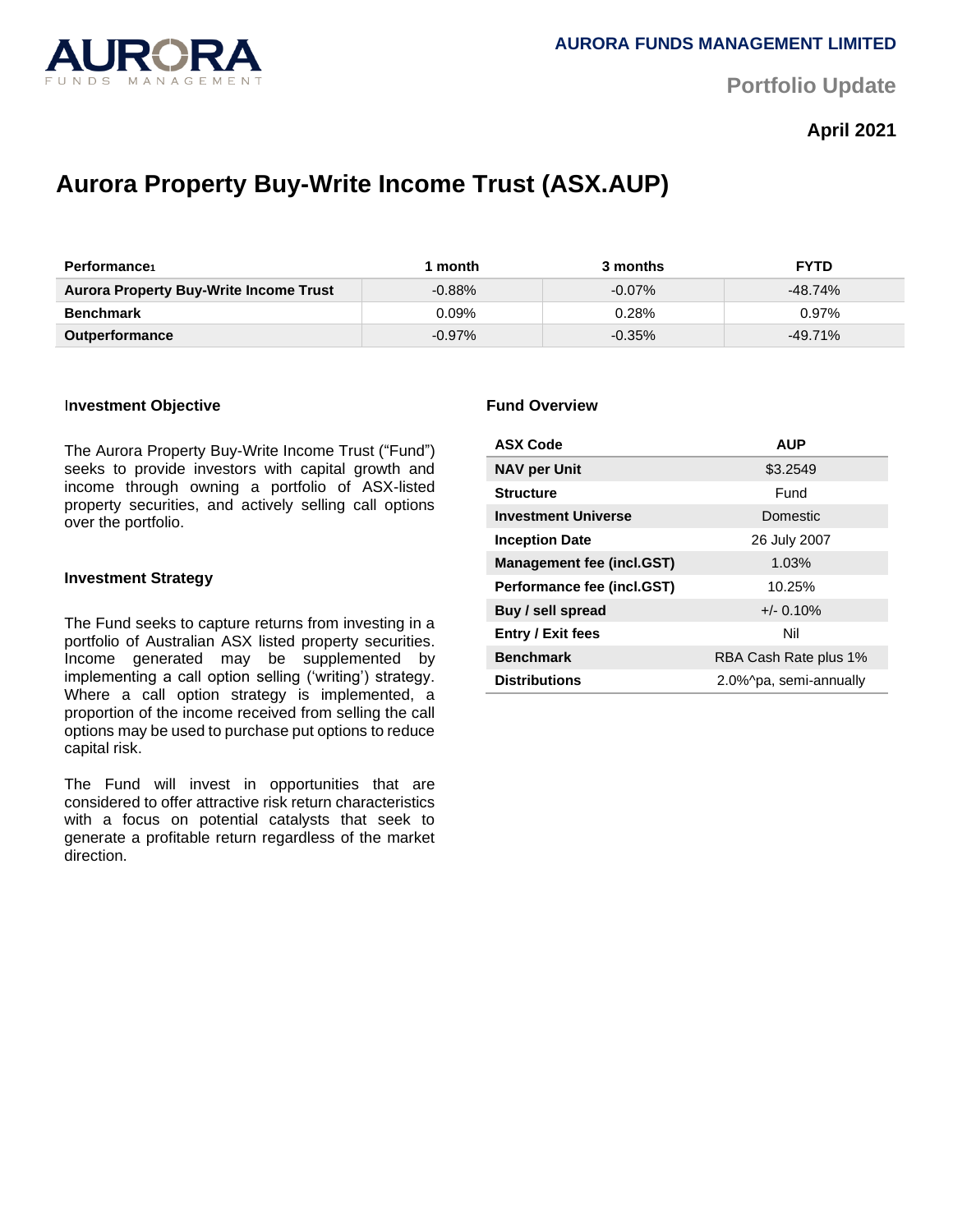

**Portfolio Update** 

**April 2021**

## **Fund Update**

AUP requested a voluntary suspension on April 2<sup>nd</sup> due to reasons outlined below. Aurora is currently working with the ASX to have AUP's suspension lifted a soon as possible.

The Fund provides the following information pursuant to ASX Listing Rule 17.2:

- The request for Voluntary Suspension relates to the effects of the COVID-19 pandemic on AUP, including the Disclaimer of Auditor's Opinion in the Annual Report for RNY Property Trust (ASX: RNY) and the ASX's investigation on that matter;
- As stated in AUP's financial statements for the half year ended 31 December 2019, the Fund owns 67.15% of the units in RNY and has extended subordinated debt to US entities in the RNY group;
- It is expected that the Voluntary Suspension will be ended once the ASX has concluded its investigations, as mentioned above; and
- Aurora is not aware of any reason why the Voluntary Suspension should not be granted.

## **RNY Property Trust**

Aurora Funds Management Limited (Aurora), in its capacity as the responsible entity of the Aurora Property Buy Write Income Trust, Aurora Fortitude Absolute Return Fund, Aurora Global Income Trust and the Aurora Dividend Income Trust (Fund(s)), provides the following update in relation to the RNY Property Trust (RNY).

RNY has been suspended from trading on the Australian Securities Exchange (ASX) since 1 April 2019, due to delays experienced in finalising its audited financial statements for the year ended 31 December 2018 and half year ended 30 June 2019, followed by the Audit Disclaimer Opinion issued in relation to the year ended 31 December 2019. Aurora understands that RNY is due to release its Audit Reviewed financial statements for the half year ended 30 June 2020. In the event a clear audit review statement is issued, Aurora understands that RNY will then be in a position to apply for recommencement of trading on the ASX.

On 23 September 2019, RNY announced it had completed an independent valuation of its 5 commercial office properties in the New York tri-state area, resulting in a 16% uplift on previous valuations and a material uplift in RNY's Net Tangible Asset (NTA) backing. Given RNY's suspension from trading on the ASX, there was no actively traded market available for Aurora to determine the market value for RNY's securities. As such, the independent valuation obtained by RNY was considered the most appropriate basis on which to determine the carrying value of RNY, with Aurora's direct investments being carried at a small discount to RNY's improved NTA.

On 29 June 2020, Keybridge Capital Limited (Keybridge) announced its intention to make an off-market all scrip takeover bid for RNY at an implied offer price of \$0.011 per RNY unit1 (Keybridge Offer), with its Bidder's Statement being dispatched on 28 August 2020. On 28 September 2020, Keybridge issued a substantial holder notice stating it had acquired a relevant interest of 1.01% in RNY (from parties other than Aurora) through acceptances into the Keybridge Offer. Aurora has also elected to accept a portion of its Funds holdings into the Keybridge Offer. Consistent with its previous "truth in takeovers" statement, Aurora has limited its acceptances into the Keybridge Offer at 41,450,000 RNY units.

As a consequence of the acceptances into the Keybridge Offer, the implied offer price of \$0.011 per RNY unit is now the most readily observable price for RNY securities. As such, this has resulted in the carrying value of Aurora's direct investments in RNY being reduced from \$0.044 to \$0.011 per RNY unit, across its various Funds.

On 20 January 2021, Huntley Management Limited (Huntley), as responsible entity of RNY, announced that unitholders had passed a resolution to remove RNY from the Official List of the ASX. As a consequence of RNY's voting results, RNY was removed from the Official List of the ASX on 25 January 2021.